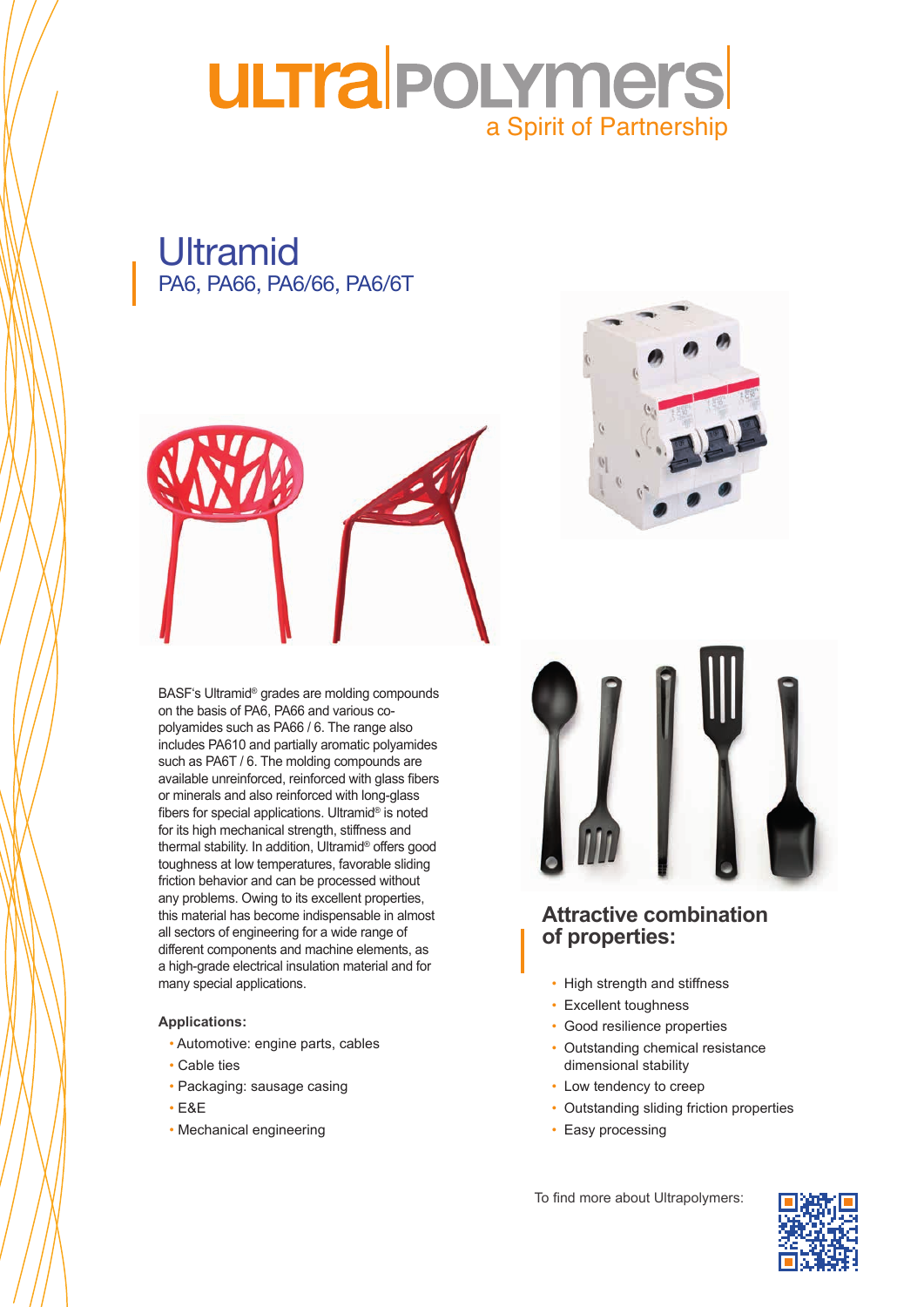## **ULTralPOLYmers** a Spirit of Partnership

## Ultramid PA6, PA66, PA6/66, PA6/6T

**Ultramid® B** - PA 6 (unreinforced) is a tough, hard material affording parts with good damping characteristics and high shock resistance even in the dry state and at low temperatures. PA 6 is distinguished by particularly high impact resistance and ease of processing.

**Ultramid® A** - Among the unreinforced polyamides, PA 66 along with Ultramid® T (PA6/6T) is the material with greatest hardness, rigidity, abrasion resistance and thermostability. It is one of the preferred materials for parts subject to mechanical and thermal stresses in electrical, mechanical, automotive and chemical engineering.

**Ultramid® C** - This is the name given to copolyamides (PA6/66) made from PA 6 and PA 66 building blocks. They exhibit different properties according to their composition.

**Ultramid® T** - This class of partly aromatic copolyamides (PA6/6T) possesses very high thermostability (melting point 298 °C), rigidity, dimensional stability and constant mechanical properties under conditions of varying humidity.

**Glass-fibre reinforced Ultramid®** - These materials are distinguished by high mechanical strength, hardness, rigidity, thermostability and resistance to hot lubricants and hot water. Parts made from them have particularly high dimensional stability and creep strength. Glass-fibre reinforced Ultramid® T is moreover exceptional for its extraordinarily high heat resistance (290 °C).

**Flame retardant products** - These Ultramid® grades include C3U, A3X2G5, A3X2G7, A3X2G10, B3UG4 and T KR4365G5. They are particularly suitable for electrical parts required to meet enhanced specifications for fire safety and tracking current resistance.

**Mineral-filled Ultramid®** - The special advantages of these polyamides lie in increased rigidity, good dimensional stability, low tendency to warp, smooth surfaces and good flow characteristics.

|                               | Viscosity<br>number | <b>Relative</b><br>viscosity | <b>Additives</b>                      | Ultramid <sup>®</sup> applications                   |
|-------------------------------|---------------------|------------------------------|---------------------------------------|------------------------------------------------------|
| Ultramid® B26 HM 01           | 140                 | 2.6                          | Lubricants, plasticizers, stabilizers | Cable sheathing                                      |
| Ultramid® B27 E               | 150                 | 2.7                          | $\overline{\phantom{a}}$              | Compounds, monofilaments, paper coating              |
| Ultramid® B33 L               | 195                 | 3.3                          | Lubricants                            | BOPA, monofilaments, paper coating                   |
| Ultramid <sup>®</sup> B33 LV  | 195                 | 3.3                          | Lubricants                            | <b>BOPA</b>                                          |
| Ultramid <sup>®</sup> B33 SL  | 195                 | 3.3                          | Lubricants                            | BOPA, artificial sausage casing, monofilaments       |
| Ultramid <sup>®</sup> B33 LXM | 195                 | 3.3                          | Lubricants, plasticizers              | Monofilaments                                        |
| Ultramid <sup>®</sup> B36 LN  | 218                 | 3.6                          | Lubricants, nucleation                | Flat film                                            |
| Ultramid® B36 LNV             | 218                 | 3.6                          | Lubricants, nucleation                | Flat film                                            |
| Ultramid <sup>®</sup> B40 L   | 250                 | 4                            | Lubricants                            | Blown film, artificial sausage casing, monofilaments |
| Ultramid <sup>®</sup> B40 LN  | 250                 | 4                            | Lubricants, nucleation                | Flat film                                            |
| Ultramid <sup>®</sup> B36 SL  | 250                 | 4                            | Lubricants                            | Artificial sausage casing, blown film                |
| Ultramid <sup>®</sup> B36 SLN | 250                 | 4                            | Lubricants, nucleation                | Extrusion lamination, blown film, flat film          |

To find your local contact, please visit:

## www.ultrapolymers.com